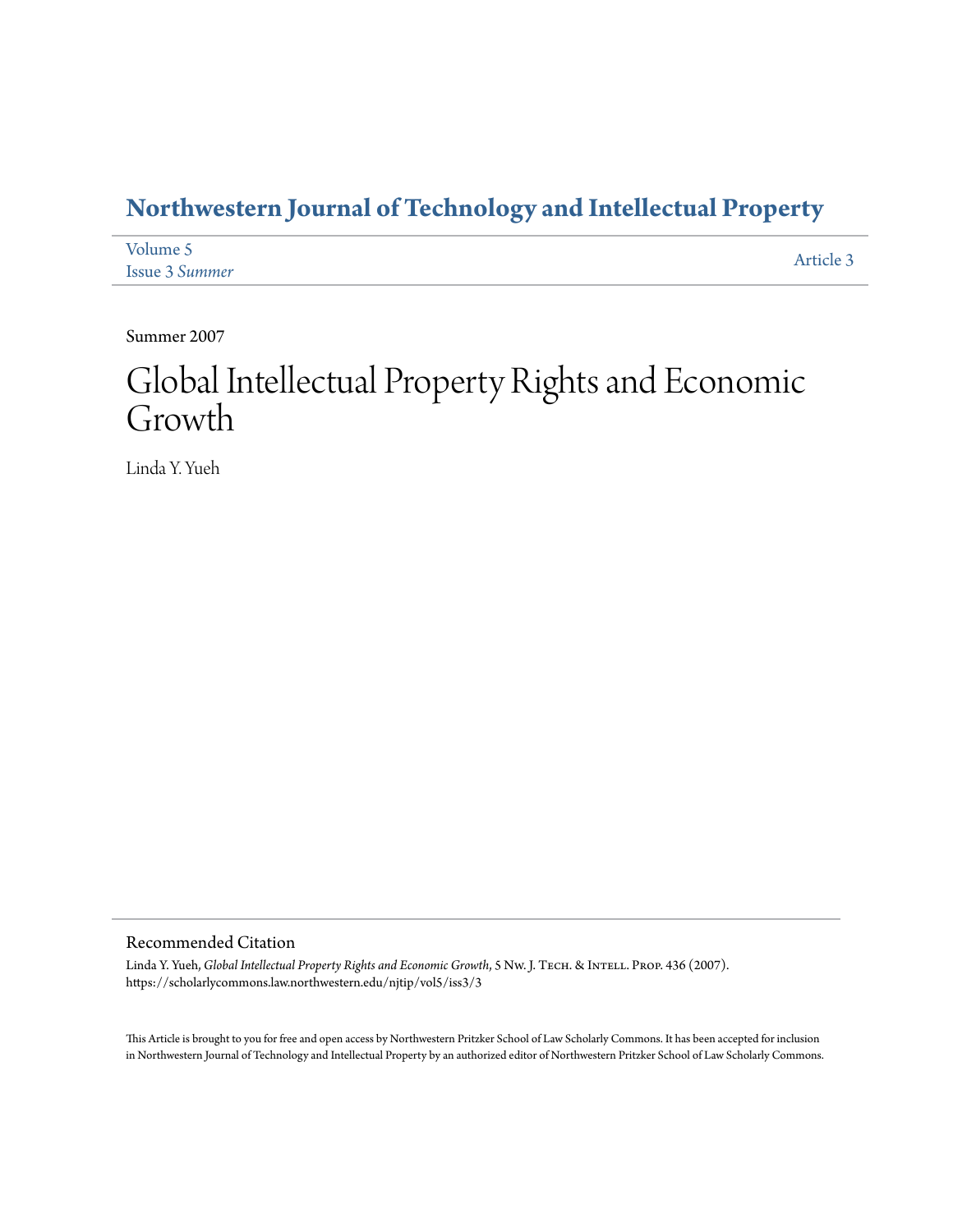# NORTHWESTERN JOURNAL OF TECHNOLOGY AND INTELLECTUAL PROPERTY

### **Global Intellectual Property Rights and Economic Growth**

*Linda Y. Yueh* 



Summer 2007 VOL. 5, NO. 3

© 2007 by Northwestern University School of Law Northwestern Journal of Technology and Intellectual Property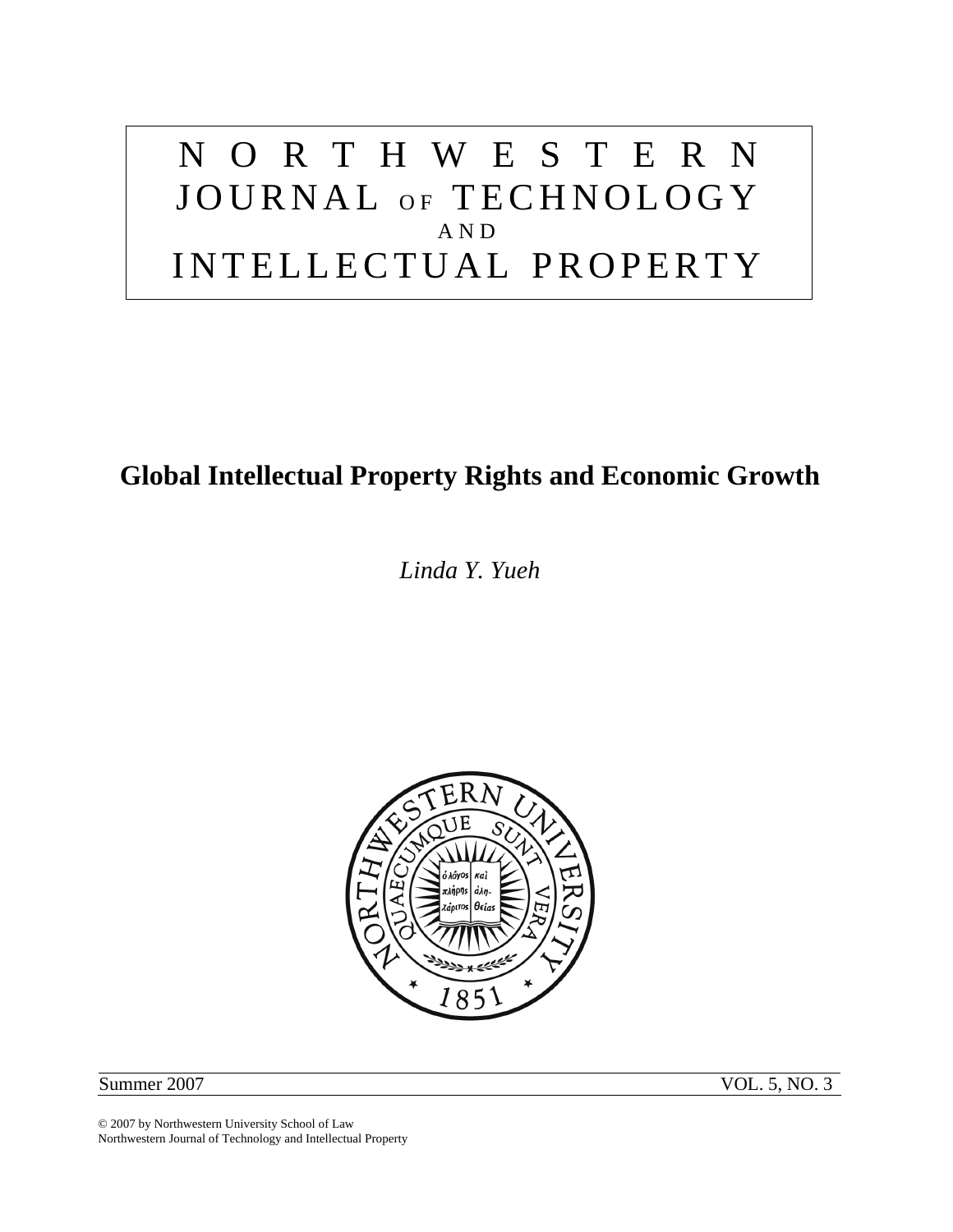## **Global Intellectual Property Rights and Economic Growth**

### **By Linda Y. Yueh[\\*](#page-2-0)**

#### I. INTRODUCTION

¶1 Globalization has proceeded at an unprecedented pace in the late 20th and 21st centuries. One of the most dramatic changes with respect to the global economy is the development of international economic law. The advent of an international economic order has fundamentally changed the nature of the global economy, affecting countries as well as the firms and individuals in every nation and region. In particular, the creation of the World Trade Organization (WTO), which succeeded the General Agreement on Tariffs and Trade (GATT) in 1994, heralded the start of international economic law. International economic law, the dispute settlement mechanism of the WTO, and the associated rules that implement the WTO agreement together comprise a new regime of global economic regulation.

¶2 This newly instated legal and regulatory framework raises many questions and has already caused much uncertainty, especially with respect to one of its provisions, traderelated aspects of intellectual property rights (TRIPS). The effects of this new regime deserve some investigation, particularly TRIPS and their effects on technology dissemination. The distribution of technology is essential to the process of economic growth and has several implications for economic development.

¶3 This paper will first provide an overview of the new international regime with the advent of TRIPS. Second, most of the limited literature on TRIPS focuses on the best response of nations under such a trading regime<sup>[1](#page-2-1)</sup> and potential welfare losses from a set of global intellectual property rights (IPRs) regulations.<sup>[2](#page-2-2)</sup> We diverge from this approach and consider the effects of such a regulatory regime on the costs of technology transfers and thus innovation, notably from developed to developing countries. The results will help inform the effects of an economic regulatory regime on innovation and economic growth. Namely, we will argue that the costs imposed by TRIPS on the technology transfer process will increase the cost of technology transfers and reduce the prospect of rapid "catch up" growth. There is a countervailing effect in that a global rules-based system may generate more FDI flows. The net effect is an empirical question, which we assess in our conclusion that examines the likely implications for long-term economic growth for developing countries.

<span id="page-2-0"></span><sup>\*</sup> University of Oxford, Oxford OX1 3UQ, United Kingdom. Telephone: +44 (0)1865 279000, Fax: +44 (0)1865 279090, E-mail: linda.yueh@economics.ox.ac.uk. 1

<span id="page-2-2"></span><span id="page-2-1"></span><sup>&</sup>lt;sup>1</sup> See, e.g., Gene Grossman & Edwin Lai, *International Protection of Intellectual Property*, 94 AMER. ECON. REV. 1635 (2004).

<sup>&</sup>lt;sup>2</sup> *See*, *e.g.*, Alan Deardoff, *Welfare Effects of Global Patent Protection*, 59 ECONOMICA 35 (1992).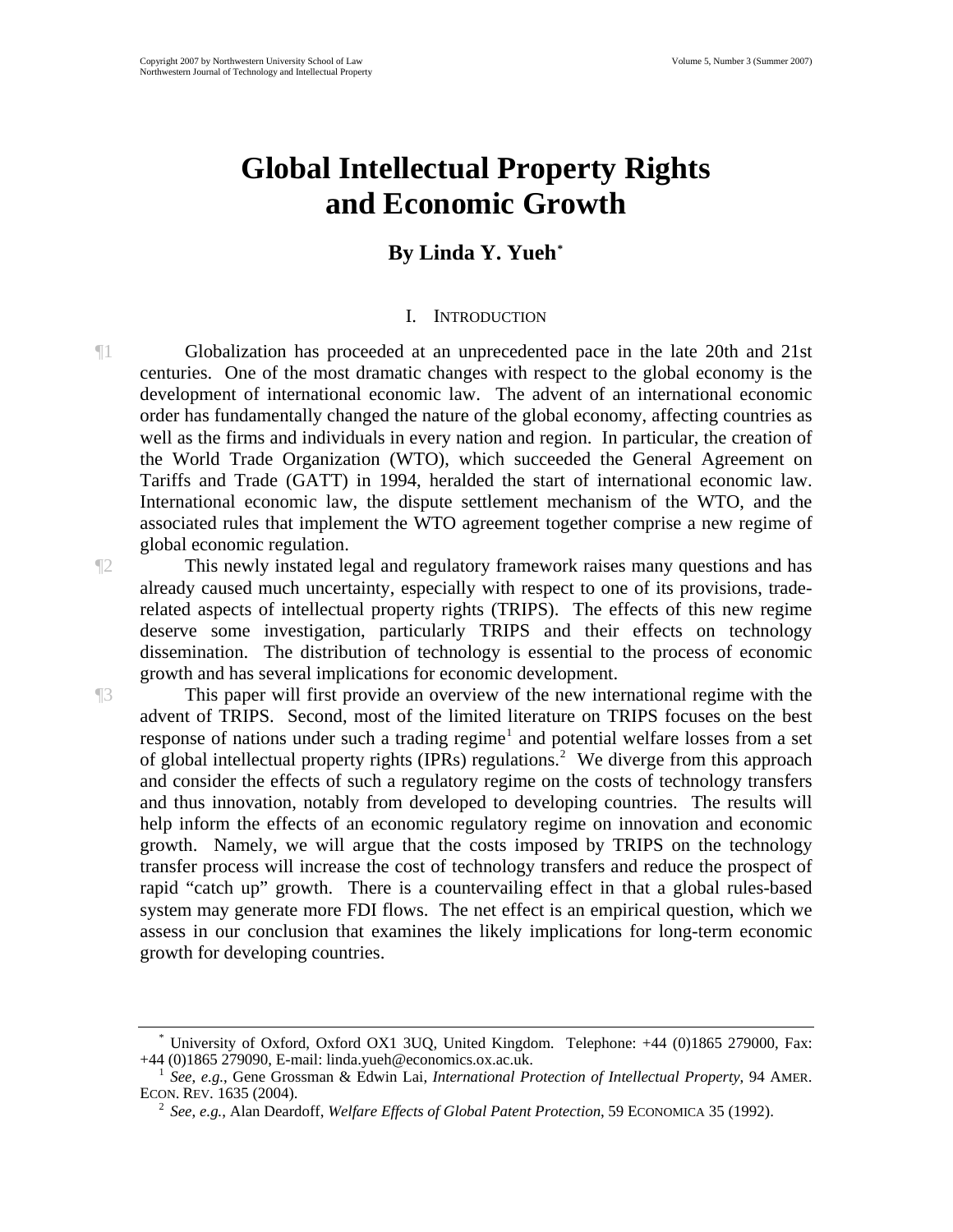¶4 Section II provides an introduction to the framework of global intellectual property rights under the TRIPS provisions. Section III presents the linkages between global intellectual property rights and economic growth. Section IV gives the theory behind growth, technology, and the process of convergence, as well as a discussion of the importance of laws and institutions. Section V presents the evidence concerning growth and inequality in the global economy. The final section concludes.

#### II. THE FRAMEWORK OF GLOBAL ECONOMIC REGULATION

¶5 The primary set of institutions related to the United Nations that constitute the international economic order includes the International Monetary Fund (IMF), the World Bank, World Intellectual Property Organization (WIPO), and most recently the WTO. International trade had been previously regulated under a set of multilateral treaty agreements governed by GATT, although GATT did not have legal standing under public international law.

#### *A. International Economic Law and the WTO*

¶6 It is often surprising to learn that international economic law largely came into existence around a decade ago, although previous laws had economic content.<sup>[3](#page-3-0)</sup> The Marrakesh Agreement Establishing the WTO (WTO Agreements) signed in Marrakesh, Morocco on April 15, 1994, superseded GATT, which was set up in the aftermath of the Second World War. The Uruguay Round of 1986-1994 created the WTO as the international institution responsible for governing trade relationships.<sup>[4](#page-3-1)</sup> The WTO came into effect on January 1, 1995, and in turn established international economic law, the public legal regime of trade rules among nations who are members of the WTO. As of 2007, 150 countries are members of the WTO and together they account for 95% of world trade. The current round of negotiations in the WTO to extend its mandate is known the Doha Round, initiated in Doha, Qatar in 2001, and is known informally as the Development Round due to its emphasis on furthering the interests of developing countries, though the extent of its success in doing so is yet to be determined.

¶7 Part of the WTO Agreements is a provision governing IPRs which has fundamentally altered the basis of public international law as it pertains to economic relationships. The following section discusses the evolution of the legal doctrine concerning international IPRs.

#### *B. Legal Doctrine Governing Intellectual Property Rights: TRIPS*

¶8 The Paris and Berne Conventions of 1867 and 1871 provided a legal framework for IPRs in the international arena that lasted for more than a century. These embodied the two major doctrines relating to IPRs under public international law. The first is territoriality, stating that property rights are to be honoured by each state's rules. The second is the doctrine of independence, which states that the grant of property rights

<sup>&</sup>lt;sup>3</sup> Andrew Lowenfeld, INTERNATIONAL ECONOMIC LAW (2003).

<span id="page-3-1"></span><span id="page-3-0"></span><sup>&</sup>lt;sup>4</sup> The WTO agreements are also termed the Final Act of the 1986-1994 Uruguay Round of trade negotiations.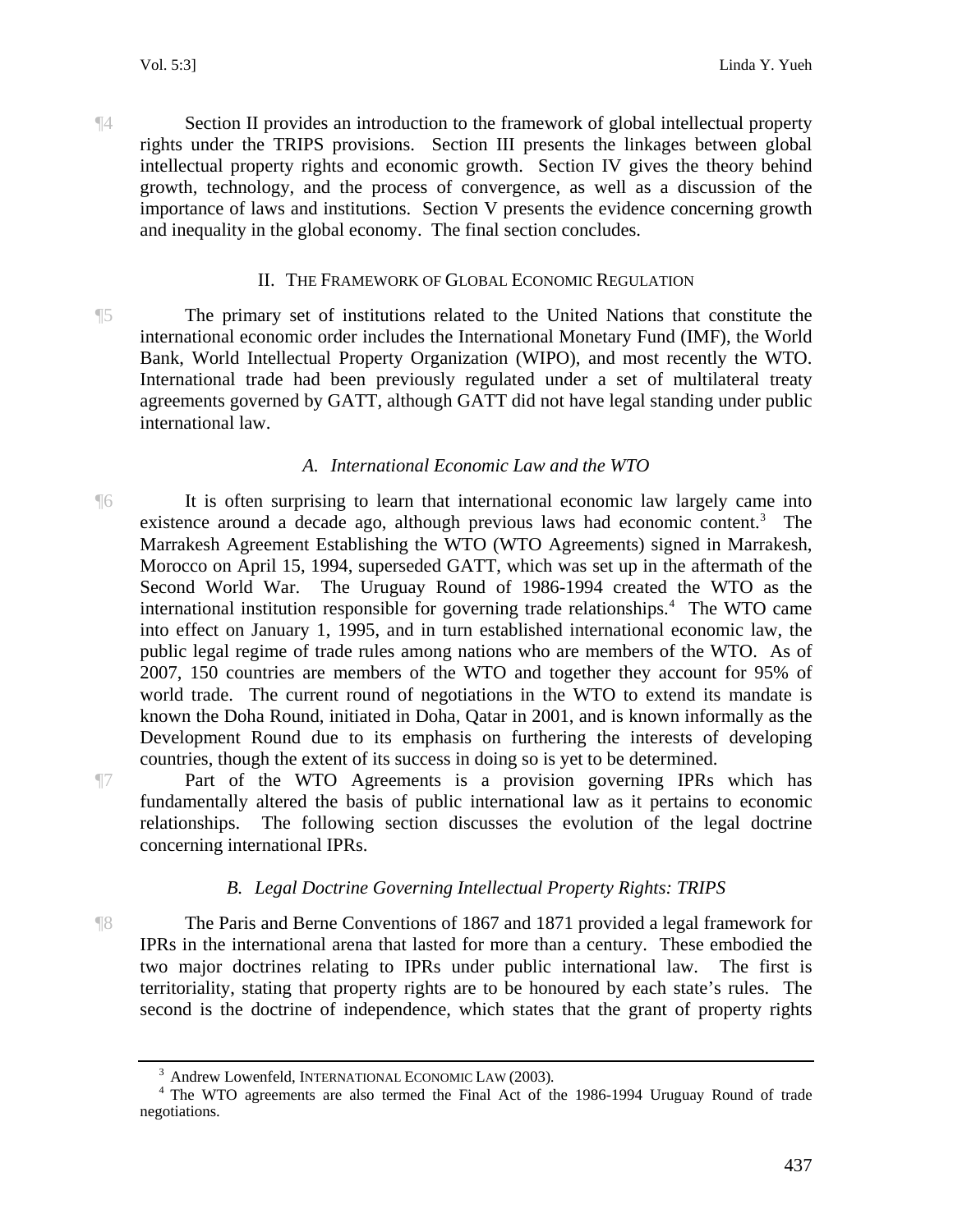within one country does not have force in another. However, after World War II, an increasing concern of the balance between the innovator and the benefits of diffusing knowledge, particularly to developing countries, challenged the existing legal norm. The needs of developing countries, particularly the least developed countries (LDCs), for technology and industrialization seemed to justify a reduction of benefits to innovators by the LDCs' governments. Two typical examples of limitations imposed on innovators included: (1) a patent could only be granted if the intellectual property was worked and exploited within the boundary of a country (a working requirement) and (2) the terms and royalties for licenses of intellectual property could be determined by the government in the absence of agreement by the innovator (compulsory licensing).

- ¶9 The two doctrines were rendered irrelevant with the advent of international economic law. International economic law is premised instead on the norm that the harmony or uniformity of laws is the ideal for the free flow of goods and services globally. Since 1995, the LDCs have been compelled to eventually adopt TRIPS, which are closer to U.S. standards of protection. This framework reinforces the view that the justification for granting IPRs is to present to the innovator some monopolistic return from an investment that will benefit society and which would otherwise not occur, with some provisions allowing for the issues of concern to developing countries.
- ¶10 The WTO, in short, will enforce a set of internationally recognised standards for intellectual property into national laws, while providing both a dispute settlement mechanism, the Dispute Settlement Understanding under the WTO (DSU) and consultation process, the Dispute Settlement Body (DSB), to resolve disputes among nations over these international norms. A one-year transition period for developed countries to bring their legislation and practices into conformity with the TRIPS Agreement was provided. In contrast, developing countries and countries in the process of transition from a centrally planned into a market economy have a five-year period and LDCs, 11 years, which has since been extended. Developing countries that do not have product patent protection in an area of technology would have up to ten years to introduce such protection.<sup>[5](#page-4-0)</sup> Within the next few decades, every member should have adopted the guidelines of TRIPS.
- ¶11 However, difficult problems remain, particularly in terms of implementation for developing countries. Common features of LDCs' legal systems are that IPRs are subject to inconsistent coverage, uncertain terms of protection, arbitrary transferability, and inadequate enforcement. Early evidence shows that the developed nations use the dispute settlement mechanism more often than developing countries and always against developing countries. [6](#page-4-1)

<span id="page-4-0"></span>

¶12 In terms of TRIPS, as of April 2007, 24 cases were brought before the DSU regarding TRIPS and another four related to TRIPS enforcement, accounting for around

<sup>&</sup>lt;sup>5</sup> The exception is with respect to pharmaceutical and agricultural chemical products. They must accept the filing of patent applications from the beginning of the transitional period. The novelty of the invention is preserved as of the date of filing the application. If authorization for the marketing of the relevant pharmaceutical or agricultural chemical is obtained during the transitional period, the developing country concerned must offer an exclusive marketing right for the product for five years, or until a product patent is granted, whichever is shorter. This has been further modified in the current round of WTO negotiations, the Doha Round, concerning the dissemination of drugs to combat the HIV virus. <sup>6</sup>

<span id="page-4-1"></span>See Matthijs Geuze & Hannu Wager, *WTO Dispute Settlement Practice Relating to the TRIPS Agreement*, 2 J. INT'L ECON. LAW 347 (1999) for the statistics of DSU invocation.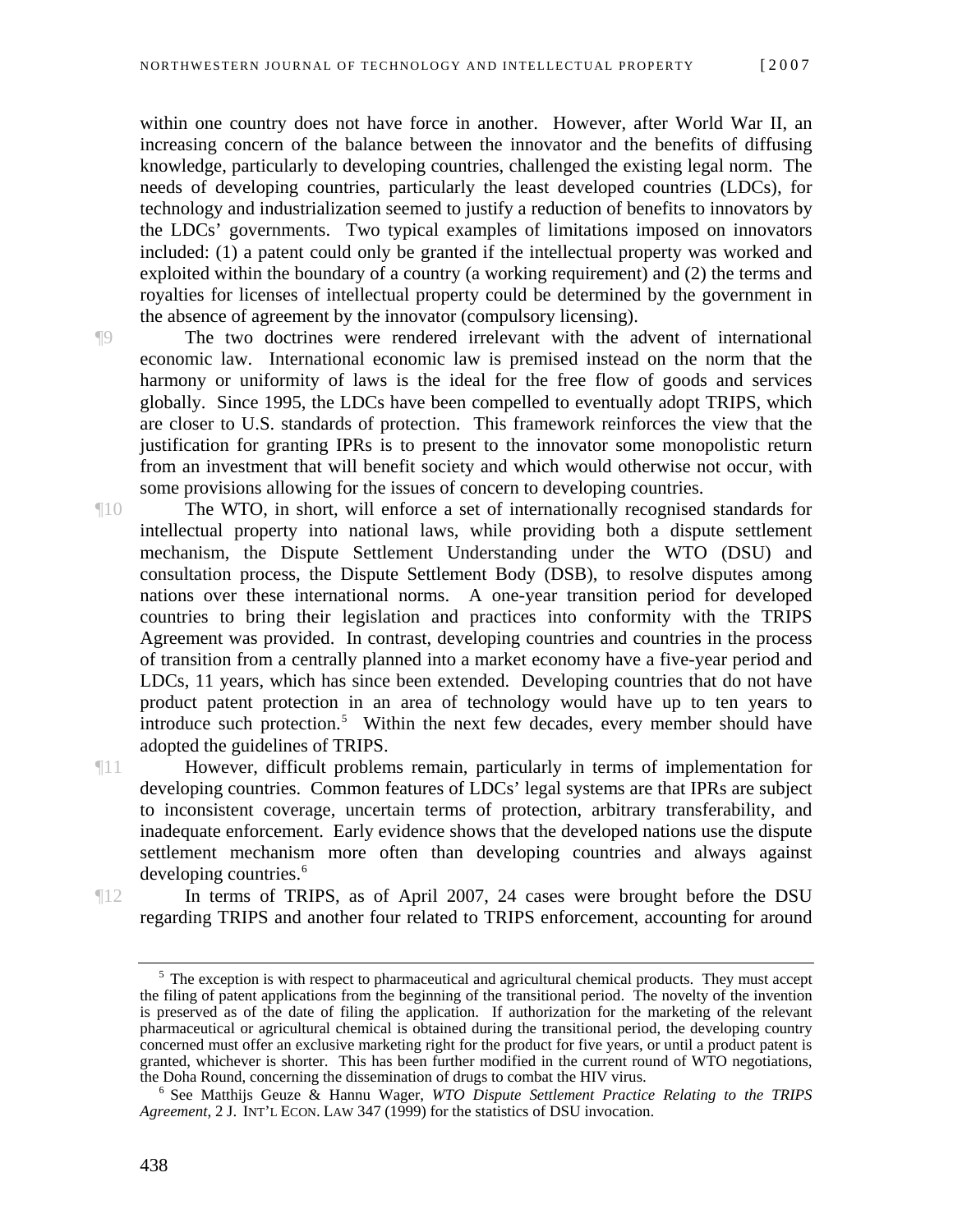7.8% of all cases. Every case was brought by the U.S., E.U. and member states, or Canada, except for one by Brazil. Nineteen of these were instituted by the U.S., plus all four of the TRIPS enforcement cases.

#### *C. The Relevant Provisions of TRIPS*

¶13 We turn to the main provisions of TRIPS and assess whether the present structure achieves its intentions regarding promoting innovation. In Part I of TRIPS, Articles 3 and 4 set up the principle of the harmonisation of laws. Article 3 provides for National Treatment. This means that domestic and foreign firms must be given the same treatment by a government, which accords with general WTO principles. Article 4 gives Most Favoured Nation treatment, which stipulates that any advantage given to one firm must be given to all other firms, which is again consistent with WTO aims.

¶14 Part II of the agreements specifies the standards concerning the availability, scope, and use of intellectual property rights. First, Articles 9 through 21 govern copyrights, trademarks, and industrial designs, and we focus on some notable provisions. Article 9 articulates the standard for copyright protection, extended to "expressions and not to ideas, procedures, methods of operation or mathematical concepts as such." This is a formulation in line with the U.S. standard for copyright protection.<sup>[7](#page-5-0)</sup> Article 10 provides that computer programs will be treated as literary works, including compilation of data or other materials, while the actual data or material is not encompassed. Article 12 provides that copyright protection extends for 50 years from publication (other than a photographic work or a work of applied art). This again reflects the standard of the U.S. Article 18 provides for trademark protection that is initially for seven years from registration and is renewable indefinitely. Compulsory licensing of trademarks is not permitted, according to Article 21. Finally, industrial design protection will last for at least 10 years.

¶15 Section 5 addresses the important issue of patents. Patents shall be "available for any inventions, whether products or processes, in all fields of technology, provided that they are new, involve an inventive step and are capable of industrial application" in Article 27. Footnote 5 to Article 27 indicates that the terms "inventive step" and "capable of industrial application" may be deemed to be synonymous with "non-obvious" and "useful" respectively. Patent rights are further to be enjoyable "without discrimination as to the place of invention, the field of technology and whether products are imported or locally produced." This provision prevents parallel imports.<sup>[8](#page-5-1)</sup> Article 28 provides that exclusive rights are conferred as follows on products and processes, respectively: (1) a patent holder can prevent third parties from making, using, offering for sale, selling, or importing a product and (2) a patent holder can prevent the same action for any products obtained from the process. Patent owners have the right to assign, or transfer by succession the patent and to conclude licensing contracts. A condition for the

<sup>&</sup>lt;sup>7</sup> *See* The Copyright Act of 1976, 17 U.S.C. § 101.

<span id="page-5-1"></span><span id="page-5-0"></span><sup>&</sup>lt;sup>8</sup> Exhaustion of IPRs refers to the extent to which IPR holders can control the distribution of their protected goods. Once IPR holders sell a protected product in a jurisdiction, they must permit the resale of that product in that place because the IPR has been "exhausted" by the first sale. Parallel imports refer to the goods that were bought and then resold in a jurisdiction other than where the original product was sold or exhausted. Parallel importers are those firms or individuals that purchase an item that has exhausted its IPRs in one jurisdiction and then sell that item in another jurisdiction. There are three types of exhaustion regimes in the world: national, regional and international.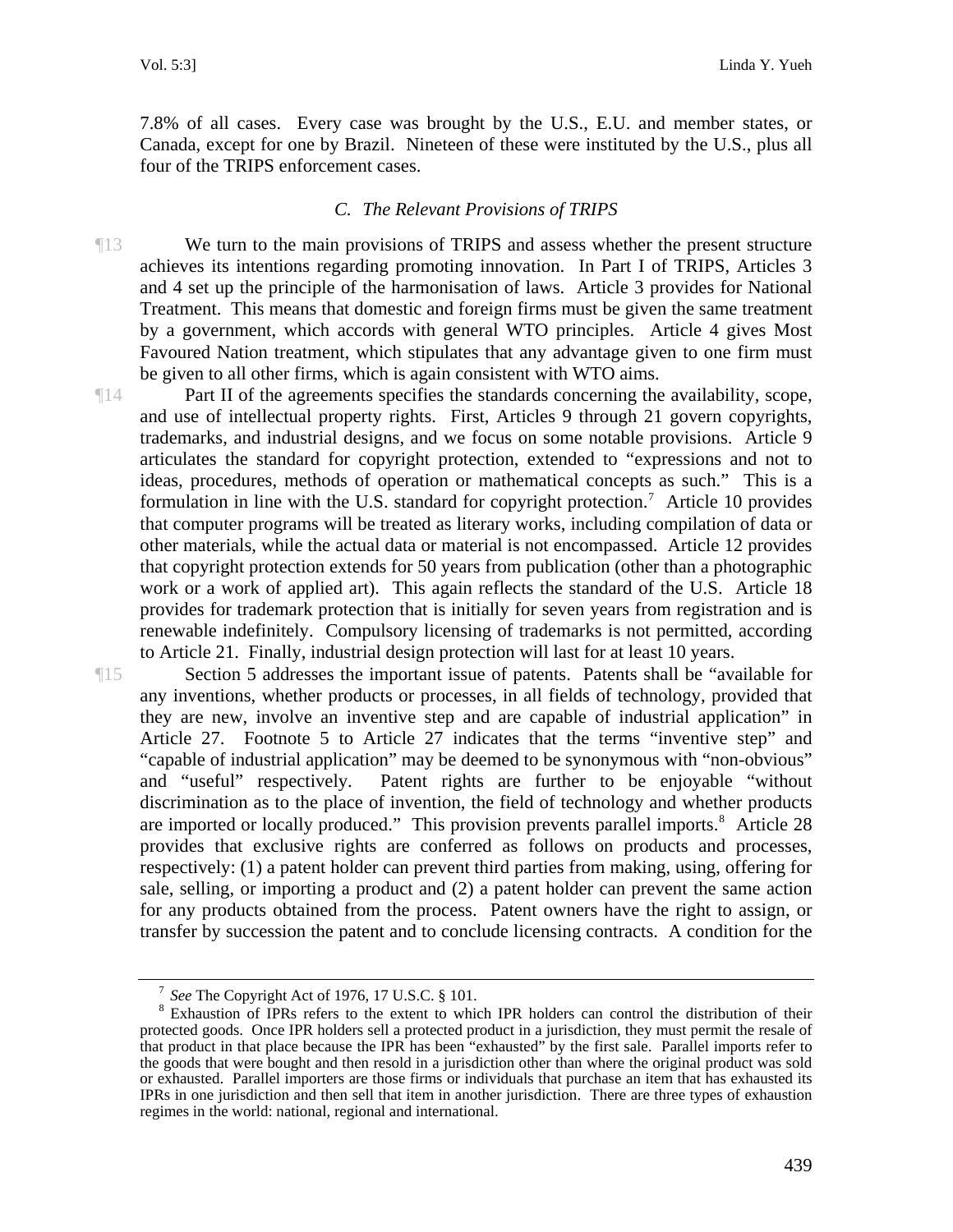grant includes Member countries demanding an applicant for a patent disclose corresponding foreign applications and grants.

¶16 Article 31 allows Member countries to use the subject matter of a patent without the authorization of the right holder, subject to specific provisions. These include use predominantly for the supply of the domestic market and that the right holder shall be paid adequate remuneration. This latter provision of "compulsory licensing" reflects the use permitted to LDCs subject to a "working requirement," stated earlier in the article.

¶17 The term of protection extended to patents is no less than 20 years counted from the filing date, according to Article 33. Interestingly, U.S. law provides for protection of 17 years and this is thought to bring the U.S. in line with the rest of the industrialised countries, such as the UK which provides up to 20 years. Another difference is whether the basis of the grant is to the "first to invent" or "first to file." The U.S. is perhaps the only country which grants patents on the basis of the first to invent the subject matter. The first to file standard is the predominant one. Member countries which do not have a system of original grant are to compute the period from the filing date in the system of original grant.

¶18 The prominent recent issue on this score has been pharmaceutical companies which produce drugs to treat HIV. Their prices are unaffordable for many developing countries, but under the current framework, the firms can refuse to permit generic versions of the drugs to be made by LDCs. Pharmaceutical companies fear that these generic versions will find their way out of the LDCs and into their overseas markets, eroding their profits and reducing their incentive to innovate. As part of the Doha Round negotiations, the TRIPS declaration calls for flexibility to allow LDCs to decide on the extent of intellectual property protection in the face of public health crises which can constitute national emergencies.<sup>9</sup>

¶19 Finally, Article 40 deals with the control of anticompetitive practices in contractual licenses. Member countries are permitted to specify in their domestic legislation those practices which restrain competition and adversely affect trade or impede the transfer and dissemination of technology. Consistent with the TRIPS Agreement, Member countries must enter into consultations with any other Member country to which the IPR owner is a national or domiciliary.

¶20 The remaining articles address enforcement and details of the DSU. Damages and injunctions are possible remedies in a domestic economy. When disputes among nations cannot be resolved, the DSU is invoked. It is important to note that parties to the DSU are countries and not individuals or firms. However, the actions undertaken by a government on behalf of a firm conform to an agency framework where political influence and perceived national interests tend to coincide.

¶21 Therefore, the TRIPS provision provides for IPRs protection in all member countries on a fairly uniform basis with many aspects mirroring the U.S. IPRs system. The intent is to reduce the risk of expropriation and therefore promote innovation. The protection accorded to IPRs though, is of monopoly pricing that will increase the costs of any use of such technology, such as when transferred to a developing country, which no

<span id="page-6-0"></span><sup>&</sup>lt;sup>9</sup> The language of the provisos includes: "Each member has the right to determine what constitutes a national emergency or other circumstances of extreme urgency, it being understood that public health crises, including those relating to HIV/AIDS, tuberculosis, malaria and other epidemics, can represent a national emergency or other circumstances of extreme urgency."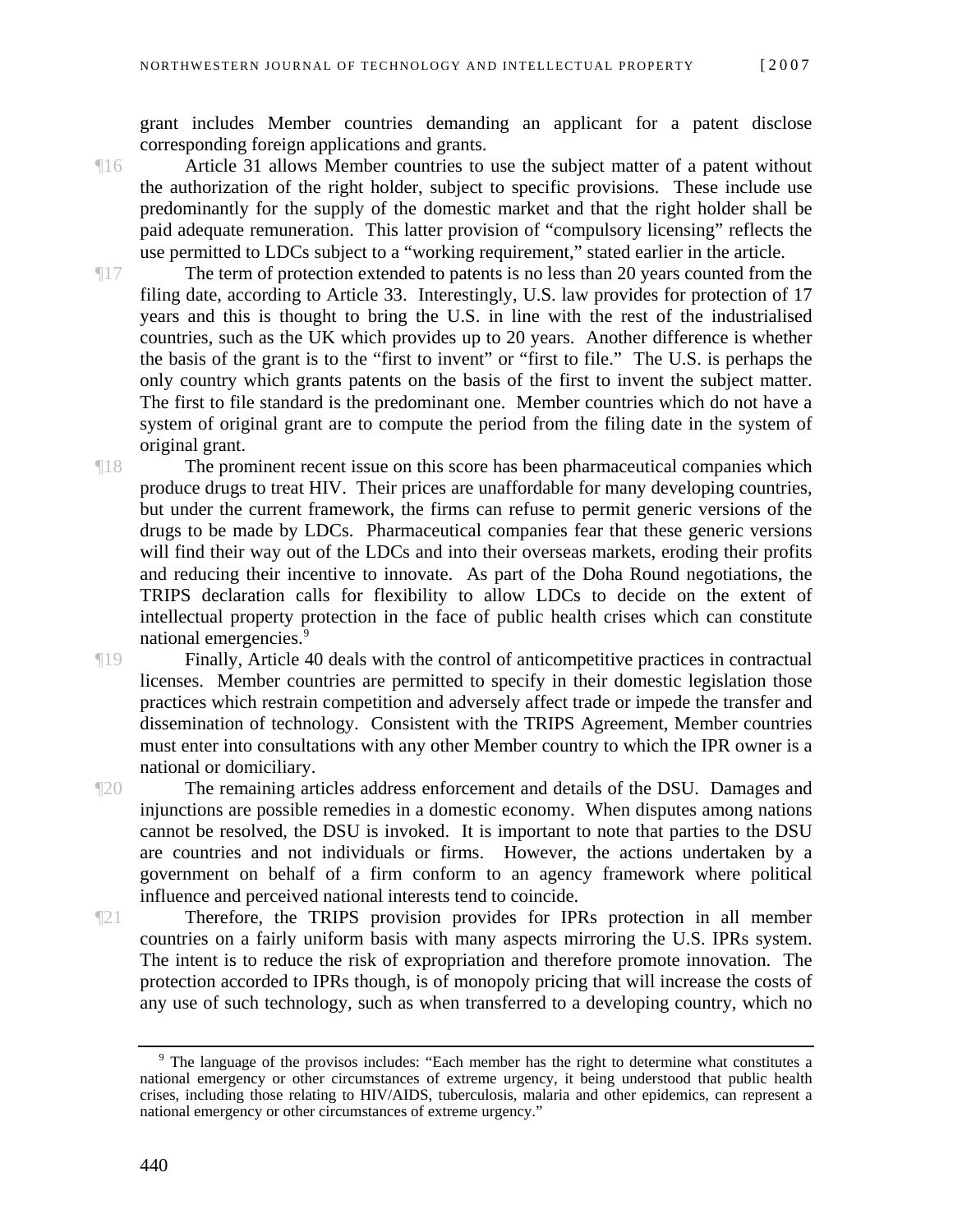longer has the option of instigating their own terms. Although implementation has been delayed for many developing countries as well as exemptions provided for pharmaceuticals, the growth implications of the eventual adoption of TRIPS warrant consideration.

#### III. THE EFFECTS OF TRIPS ON ECONOMIC GROWTH

- ¶22 The effect of TRIPS on technology diffusion holds significant implications for economic growth. The justification for IPRs generally relates to the need to protect the incentive to innovate weighed against the social cost of allowing monopoly profits to accrue and the loss to society of not having free access to the protected goods. Nordhaus, for instance, finds that the optimal patent policy equates the dynamic marginal benefit with the static marginal efficiency loss.<sup>[10](#page-7-0)</sup> Landes and Posner make similar arguments regarding the scope of protection, which they posit should be narrow in order to lower the cost of innovation.<sup>[11](#page-7-1)</sup> In the simplest case, the appropriate period of protection is that which allows the innovator to cover the risk-adjusted cost of innovative activity.<sup>[12](#page-7-2)</sup> The breadth or scope of such protection will depend on the nature of the market.<sup>[13](#page-7-3)</sup>
- ¶23 In a closed economy in which this framework is largely based, Arrow showed that the design of IPRs protection poses a trade-off to a welfare-maximising government.<sup>14</sup> However, in an open economy, Grossman and Lai argue that the trade-offs are less clear.[15](#page-7-5) Countries do not reap all the global benefits that come from protecting IPRs within their borders and they will differ in their capacities for innovation due to differences in skill endowments and technical knowledge. Further, domestic and foreign firms are likely to have different abilities to innovate. In the context of two trading countries, an efficient patent regime would equalise the marginal deadweight loss in the two countries. They further show that harmonisation of patent protection does not meet this need as this is achieved in their model through one country lengthening its patent protection period.

¶24 Preceding TRIPS, technology transfer agreements were included as annexes to domestic-foreign joint venture agreements. Such agreements provided for the transfer of know-how in manufacturing to managerial practices. These explicit transfers were negotiated in addition to implicit transfers that occurred simply through the introduction of foreign personnel and techniques. This type of transfer had the effect of shifting the productive frontier of an economy and improving short-term economic performance. Any resultant technological progress would be crucial to the long-run growth process.

<span id="page-7-0"></span> $^{10}$  William Nordhaus, INVENTION, GROWTH AND WELFARE: A THEORETICAL TREATMENT OF TECHNOLOGICAL CHANGE (1969).

<span id="page-7-1"></span><sup>&</sup>lt;sup>11</sup> William Landes & Richard Posner, *An Economic Analysis of Copyright Law*, 18 J. LEGAL STUD. 325

<span id="page-7-2"></span><sup>(1989).&</sup>lt;br><sup>12</sup> Stanley Besen & Leo Raskind, *An Introduction to the Law and Economics of Intellectual Property*, 5<br>J. ECON. PERSP. 5 (1991).

<sup>&</sup>lt;sup>13</sup> See Paul Klemperer, *How Broad Should the Scope of Patent Protection Be?*, 21 RAND J. ECON. 113

<span id="page-7-4"></span><span id="page-7-3"></span><sup>(1990). 14</sup> Kenneth Arrow, *Economic Welfare and the Allocation of Resources for Invention*, *in* THE RATE OF

<span id="page-7-5"></span><sup>&</sup>lt;sup>15</sup> Gene Grossman & Edwin Lai, *International Protection of Intellectual Property*, 94 AMER. ECON. REV. 1635 (2004).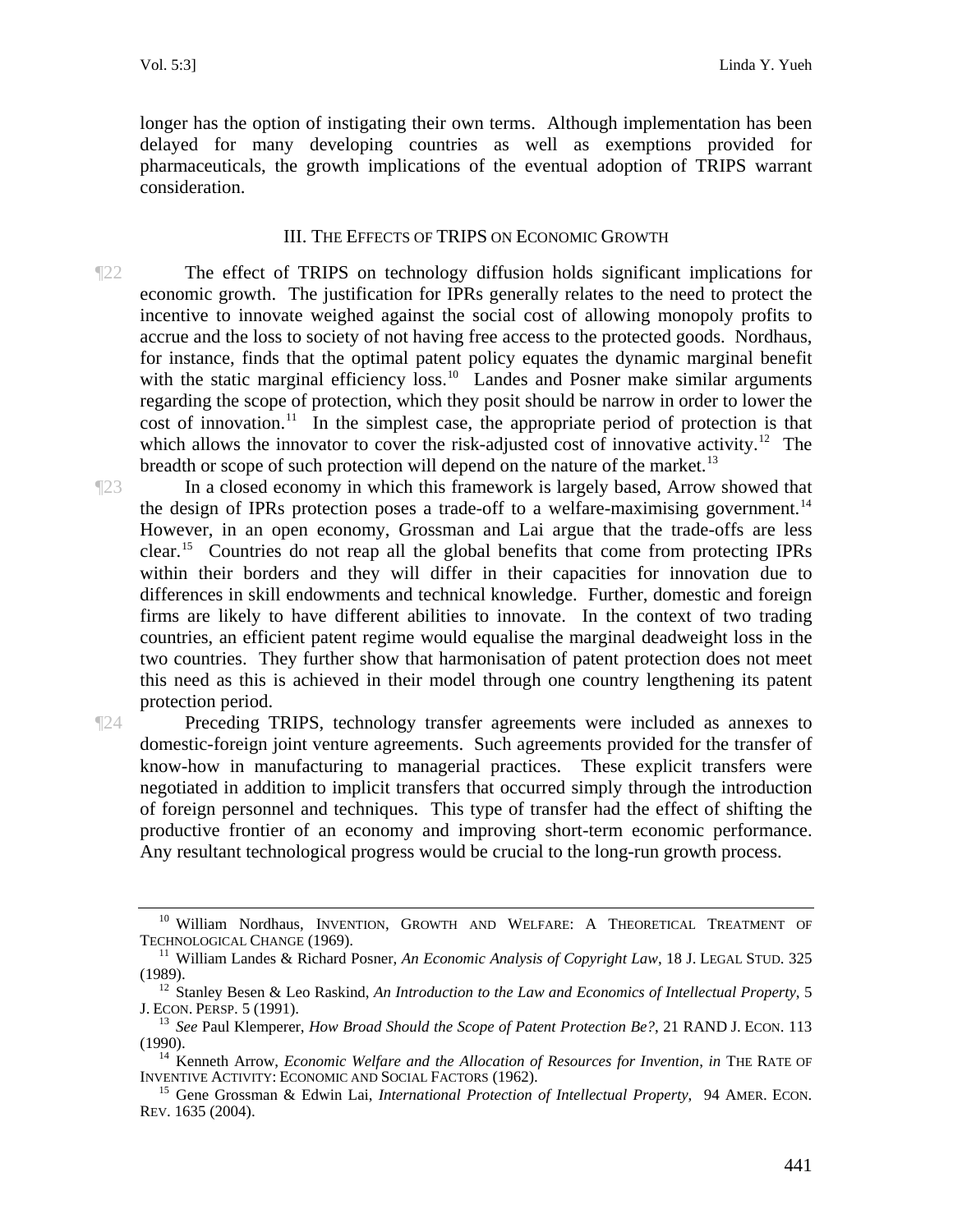- ¶25 For developing countries in particular, technology diffusion provides what is termed in the literature as the possibility of "catching up." By adopting the technology of more developed nations, developing countries are able to reduce the cost of innovation and introduce productivity advances into their own economies. Through this process, especially when starting at low levels, developing countries are thought to be able to achieve growth at high rates and thus "catch up" to developed ones.
- 

¶26 Since the promulgation of TRIPS, it remains to be understood how the balance between innovating companies and the need for technology diffusion is struck. In terms of optimal mechanism design, a regime which provides for technology diffusion with positive cost will necessarily result in lower levels of efficiency. The question for further consideration is whether the benefits from innovation are evident, particularly with respect to developing countries, which may or may not be expected to move toward global convergence in their growth rates.

#### IV. A LAW AND ECONOMICS VIEW OF CONVERGENCE

¶27 Neoclassical models of long-run economic growth are premised on a number of assumptions, which essentially presume that there are no frictions or institutional barriers in markets. The Solow model, for instance, considers economic growth where there are no barriers to the movement of capital, no impediments in capital markets so that interest rates reflect the internal rate of return to capital, technology is costlessly shared, and there is no movement of people or natural resources, the latter of which is not typically modeled. It is well known that the Solow model does not explain growth well, and that one of the main predictions of the model has not held up when viewed in the growth experience of countries in the post-war period. Namely, the lack of convergence in growth rates of per capita GDP around the world. [16](#page-8-0)

¶28 However, the neoclassical framework remains useful, particularly the variants in which technology is modeled and human capital is introduced. New growth theory, especially endogenous growth theory, provides a more complex view of growth, which are richer but also seems not to explain well the main drivers of economic growth.<sup>[17](#page-8-1)</sup>

¶29 Starting with the neoclassical view, economies will reach a steady state level of growth.<sup>[18](#page-8-2)</sup> The two functions which drive this result are the production function and the investment function of the economy. Cross-border aspects are introduced in the Solow model as an extension of the concept of diminishing returns to capital and the free flow of capital and technology. In a Cobb-Douglas production function of the economy,  $Y = F(K, AL) = K^{\alpha}(AL)^{1-\alpha}$ , where *Y* is output, *K* is capital, *L* is labour and *A* is technology, there are constant returns to scale but diminishing returns to a factor, such as capital.<sup>[19](#page-8-3)</sup>

<span id="page-8-0"></span><sup>16</sup> William Baumol, *Productivity Growth*, *Convergence, and Welfare: What the Long-run Data Show*, 76 AM. ECON. REV. 1072 (1986); J. Bradford DeLong, *Productivity Growth, Convergence, and Welfare:* 

<sup>&</sup>lt;sup>17</sup> Jonathan Temple, *The New Growth Evidence*, 37 J. ECON. LITERATURE 112 (1999).<br><sup>18</sup> Charles Jones, INTRODUCTION TO ECONOMIC GROWTH (2nd ed. 2001).

<span id="page-8-3"></span><span id="page-8-2"></span><span id="page-8-1"></span><sup>&</sup>lt;sup>19</sup> The technology variable is viewed as "labour-augmenting" in this formulation. Alternatively, it could take the form of "capital-augmenting" or  $Y = F(A\breve{K}, L)$ . In a Cobb-Douglas form for the production function where there is zero cross-price elasticity, the distinction is not significant.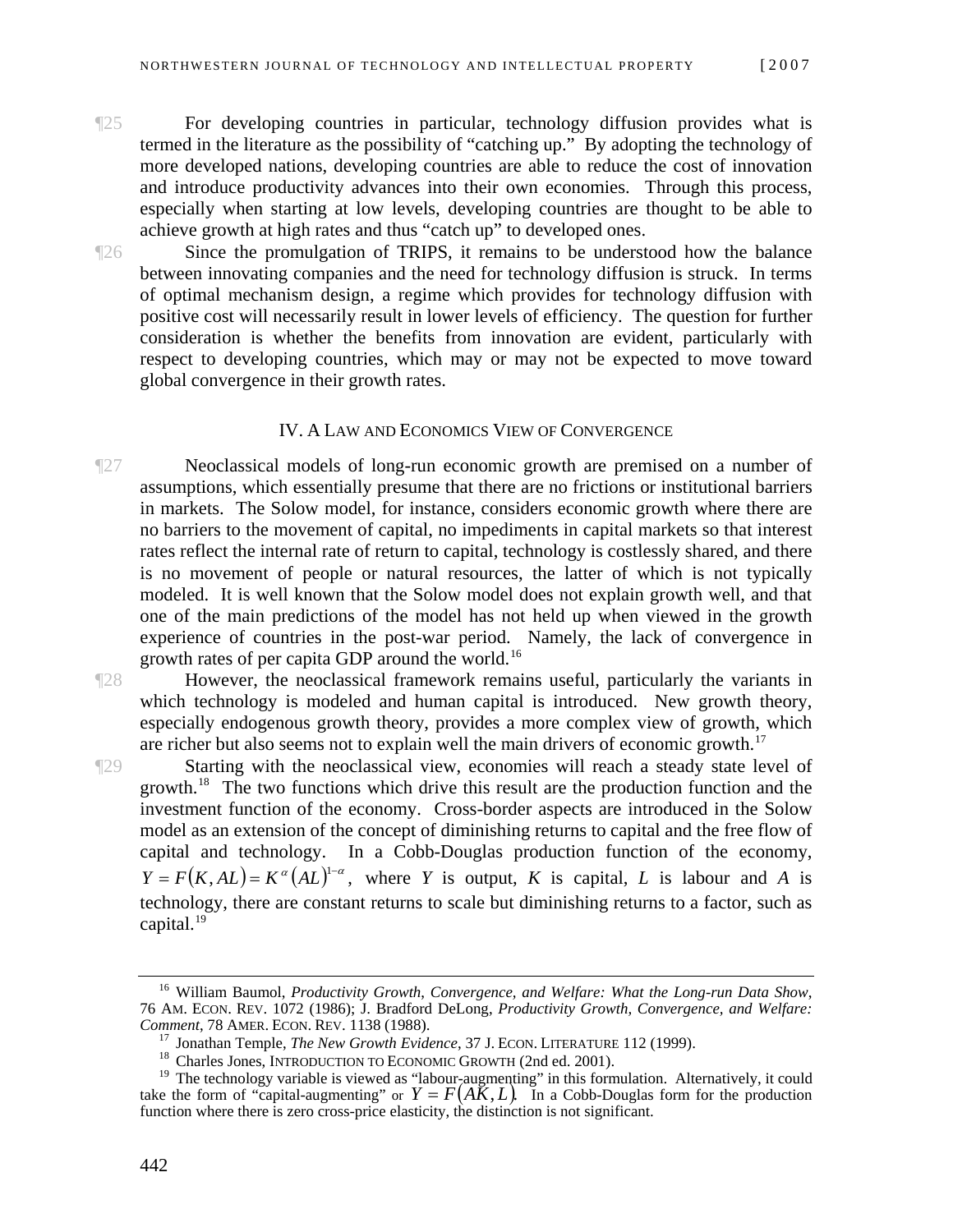- ¶30 Economies with high levels of capital stock will encounter fewer and fewer returns to capital investment. In contrast, developing countries which have lower levels of capital stock will allow capital to reap a higher return. This well-known mechanism will generate convergence in growth rates as capital moves from countries with lower to ones with higher returns. This theory of "catch up" growth, however, has not borne out completely. For one, if capital can move freely, then there should be no correlation between national savings and national investment. The Feldstein-Horioka paradox, however, finds a positive correlation.<sup>[20](#page-9-0)</sup> The movement of capital is apparently driven by a range of factors not just related to a simple view of returns, but is also dependent on risk and domestic infrastructure, among many others. $^{21}$
- ¶31 The high transaction costs in capital markets in developing countries and the lack of well defined property rights, because institutional foundations are not established, will reduce the flow of capital that is critical in generating growth. In other words, developing countries are poorer than developed ones, which implies a lower level of national savings. This is due to the poor having a lower marginal propensity to save because more of their income is consumed, as well as having to cope with imperfect credit markets which often exist in developing countries that make it more difficult to channel what savings there is into funds for investment.
- ¶32 The level of growth in the Solow model is dependent on an investment function that reflects the amount of savings in the economy.<sup>[22](#page-9-2)</sup> The lower marginal propensity to save of poorer and primarily agricultural households in developing countries will lead these economies to have a lower steady state. Two countries, A and B, with different rates of saving, will have different steady state levels of output. Therefore, country A, with a higher level of savings and investment, will also have a higher steady state level of output than country B. This will mean a lower level of per capita GDP for country B unless it has access to foreign capital, which can bolster the level of domestic savings and therefore raise the steady state.

¶33 Where there is technological progress, there is a positive rate of growth. Following an improvement in technology, the economy grows and reaches a new steady state. However, technology in this model is exogenous. It is an important assumption of the model, but one that has been viewed as akin to "manna from heaven." Somehow technology comes into the economy from the outside regardless of what is happening within the economy.

¶34 Endogenous growth models modify the neoclassical framework by introducing a production function for ideas. The reason is because one of the exogenous components in the neoclassical models is the driver of the rate of economic growth, i.e., technological progress. The Romer model, which introduces the production of ideas, attempts to explain differential growth rates among countries by exploring the differences among countries in the amount of skilled workers who can innovate and create technological progress. Therefore, technological progress is determined within the model.

<sup>&</sup>lt;sup>20</sup> Martin Feldstein & Charles Horioka, *National Saving and International Capital Flows*, 90 ECON. J. 314 (1980).

<span id="page-9-2"></span><span id="page-9-1"></span><span id="page-9-0"></span><sup>&</sup>lt;sup>21</sup> Giorgio Navaretti & Anthony Venables, MULTINATIONAL FIRMS IN THE WORLD ECONOMY (2006).<br><sup>22</sup> *See*, *e.g.*, Robert Lucas, *On the Mechanics of Economic Development*, 22 J. MONETARY ECON. 3 (1989).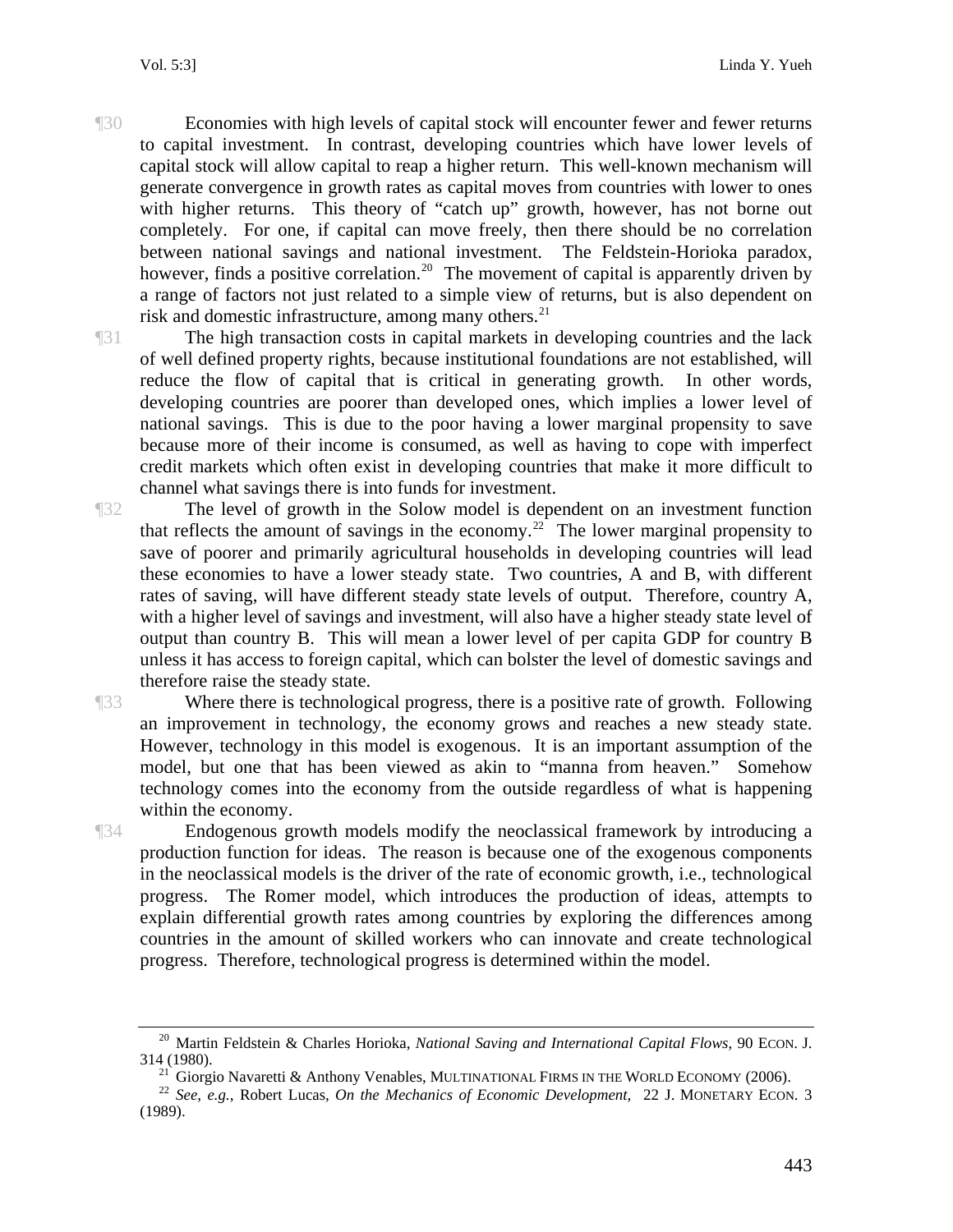¶35 This raises further questions in terms of laws and institutions. One of the main impediments to innovation is the nature of ideas.<sup>[23](#page-10-0)</sup> Because ideas are essentially like public goods where many can benefit from one idea, there is a risk of expropriation. Since the protection of ideas is incomplete, this can deter investment in innovation. On the other hand, because ideas have wider benefits than just to the innovator, there is a social cost to restricting the dissemination of ideas or imposing a cost on them. Thus, innovation is encouraged through protection of IPRs, which reduces the risks of expropriation, but creates an artificial monopoly for a time which increases the cost of using that technology. Other methods involve fiscal incentives and public investment. For instance, the government could offer tax credits to entrepreneurs or give concessions to businesses as well as invest in R&D itself. It is perhaps the IPRs issue which is most relevant to considering the law and economics aspects of growth.

¶36 Both the neoclassical framework and the Romer model of endogenous growth would be affected by the legal framework. The norms surrounding IPRs internationally had differed among countries because the overriding principle was respect for sovereignty. This has changed with the TRIPS agreement. By protecting the innovation globally, it may increase the number of researchers who innovate, as in the Romer model. By doing so, it also increases the cost of acquiring technology relevant to the Solow model, as developing countries cannot simply imitate existing technology in order to catch up in terms of its growth rate. Even before the TRIPS agreement, multinational corporations often received value for any explicit technology transfers that accompanied foreign direct investment. This could provide a further explanation for the lack of convergence in growth rates, since costly transfer would hamper the catching-up process as envisioned by the Solow model, and is in addition to the explanations posited by those seeking to explain the Feldstein-Horioka paradox.

¶37 Moreover, if we moved toward a law and economics framework for growth, we would consider the legal rules that govern property rights, the institutional factors that influence the movement of broad concepts of capital (human, physical, and social), and the multi-faceted economic and legal determinants of technological progress, which are key to understanding growth rates. What evidence has been found has been in respect of conditional convergence, and countries are found to converge to their own steady states determined by a number of factors, including being a leader in technological innovation.<sup>[24](#page-10-1)</sup> The legal and institutional considerations of each country, therefore, can influence the steady state level of growth through its shaping of the factors relevant to growth. And importantly, the formal institutions have and will certainly continue to affect the rate of technological progress that drives differential growth rates. By analysing the effects of TRIPS, we are proposing an additional factor in this type of framework that could shed light on the drivers of divergent growth rates.

<span id="page-10-0"></span><sup>&</sup>lt;sup>23</sup> Kenneth Arrow, *Economic Welfare and the Allocation of Resources for Invention*, *in* THE RATE OF INVENTIVE ACTIVITY: ECONOMIC AND SOCIAL FACTORS, (1962).

<span id="page-10-1"></span><sup>&</sup>lt;sup>24</sup> Robert Barro & Xavier Sala-i-Martin, *Technological Diffusion, Convergence, and Growth*, 2 J. ECON. GROWTH 1 (1997).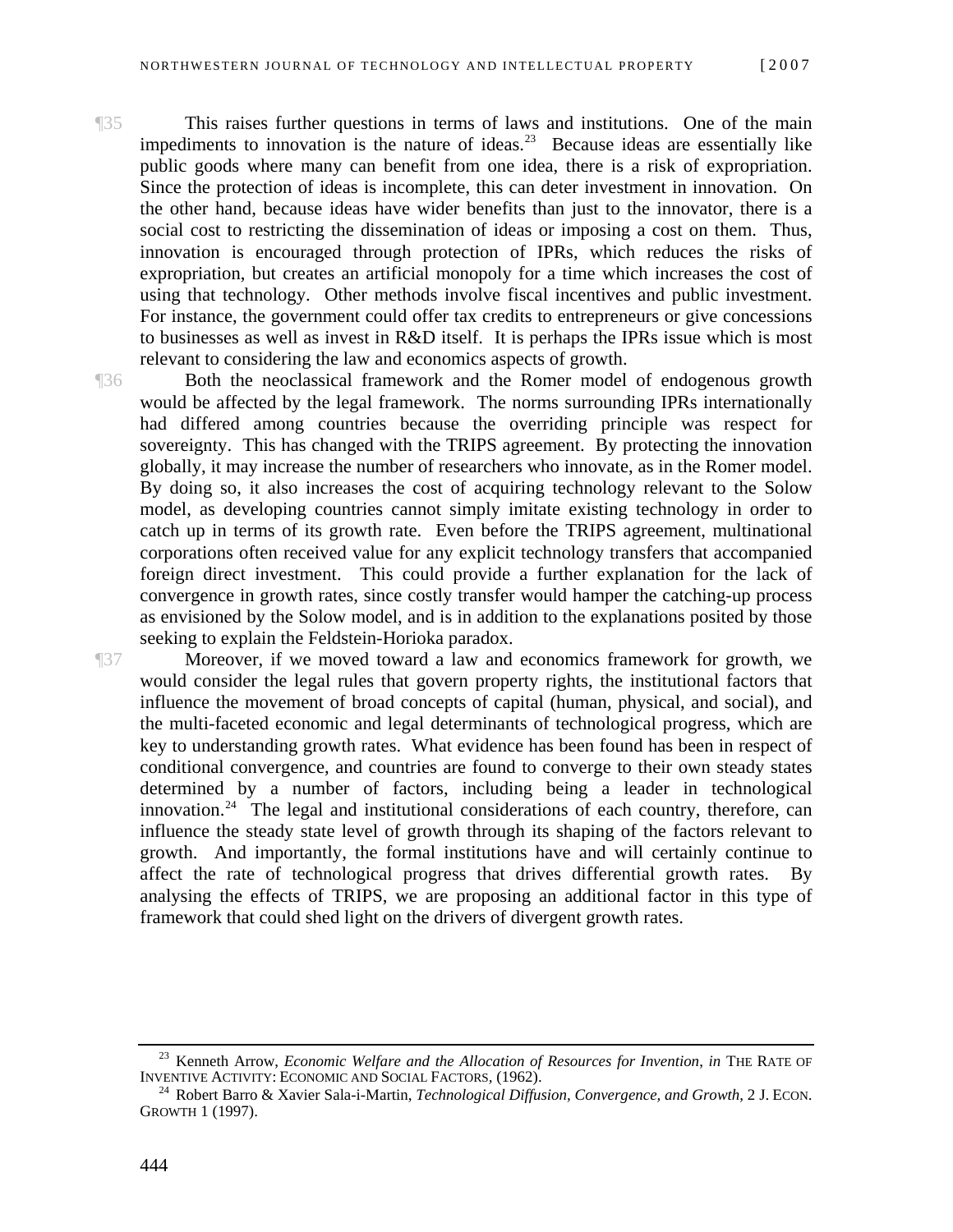#### V. EVIDENCE OF GROWTH AND INEQUALITY

¶38 Even before the TRIPS agreement, it was common for countries to have costly transfers of technology and practices varied. From the multinational corporation's perspective, it would charge for the use of proprietary knowledge where possible. Technology was simply not costlessly shared, except perhaps through imitation and where compulsory licensing was used, which lowered the costs. Thus, it is possible to predict a lack of convergence due in part to the IPRs system, as seen in Figure 1.

¶39 Figure 1 gives the growth rates of the world's economies plotted against their initial levels of income before TRIPS. If there is evidence of convergence, then there should be an inverse correlation between the rate of growth and the initial level of income. This is not seen in the figure which examines, for a large sample of economies, initial GDP per capita in 1960 and growth rates from 1960 to 1995, the year of the adoption of the TRIPS agreement.



**Figure 1. Growth rate and initial per capita GDP, 1960-1995[25](#page-11-0)**

¶40 It is too soon to examine the evidence of convergence since the advent of the TRIPS agreement as many developing countries have not yet adopted its provisions. Under the TRIPS regime, there would be a more consistent monopoly price for utilising technologies and penalties would be in place for infringement, adding further to the cost, including for imitation. Whether this will be outweighed by the transfer of more

<span id="page-11-0"></span><sup>25</sup> World Penn Tables, http://pwt.econ.upenn.edu.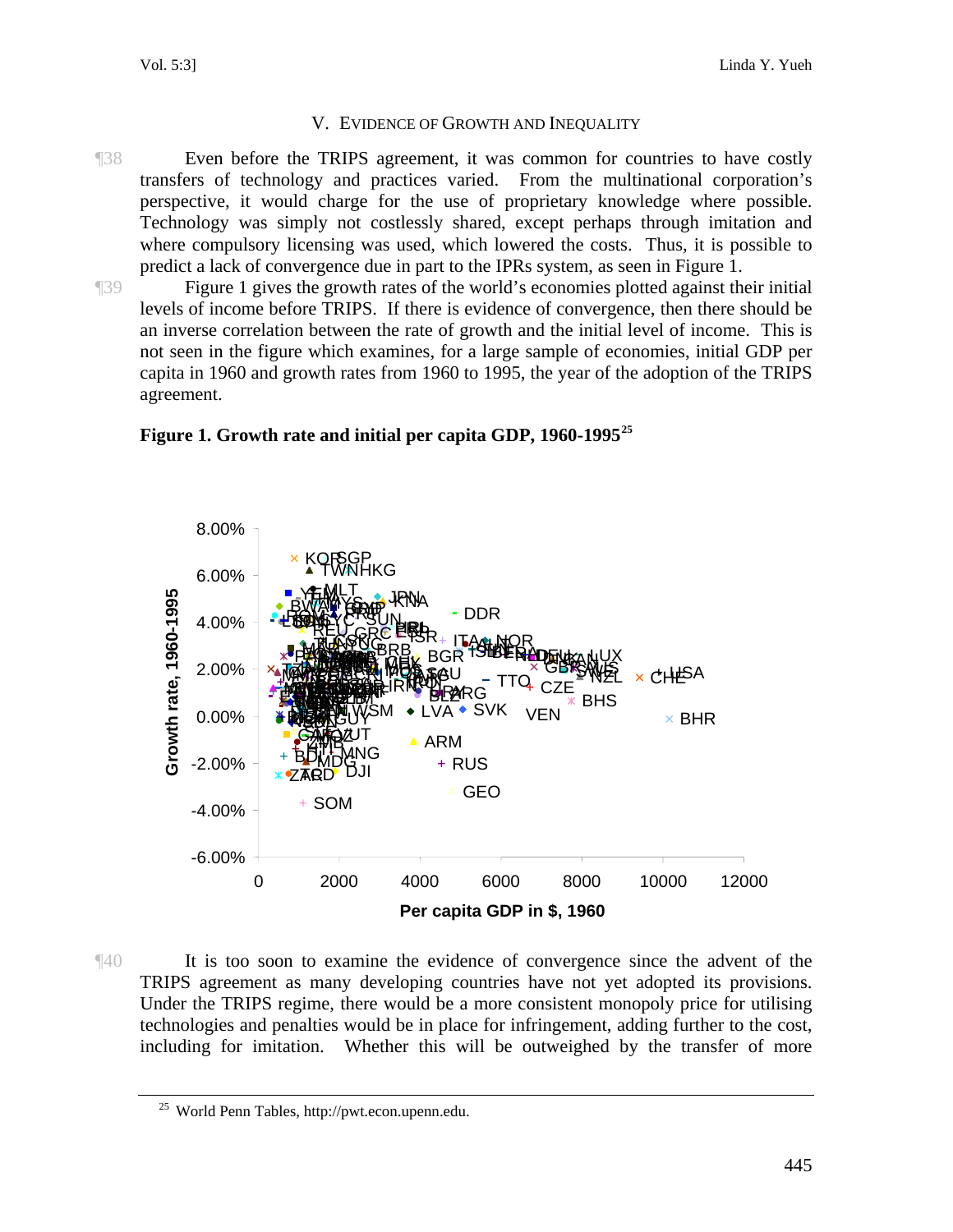sophisticated technologies or more foreign direct investment (FDI) that could embody technology and knowledge as investors feel more confident under the TRIPS regime or induce more innovation in the developing countries themselves, is an empirical question.



**Figure 2: Global FDI Flows, 1990-2004[26](#page-12-0)**

¶41 Figure 2 shows the proportion of FDI to in developing countries relative to the global flows. From 1990 to 2004, developing countries received an average of 28% of global FDI flows. This is concentrated in specific regions. The main recipients, moreover, are still the developed countries and select developing countries such as China (see Table 1 below).

<span id="page-12-0"></span><sup>26</sup> WORLD BANK, WORLD DEVELOPMENT INDICATORS 2007.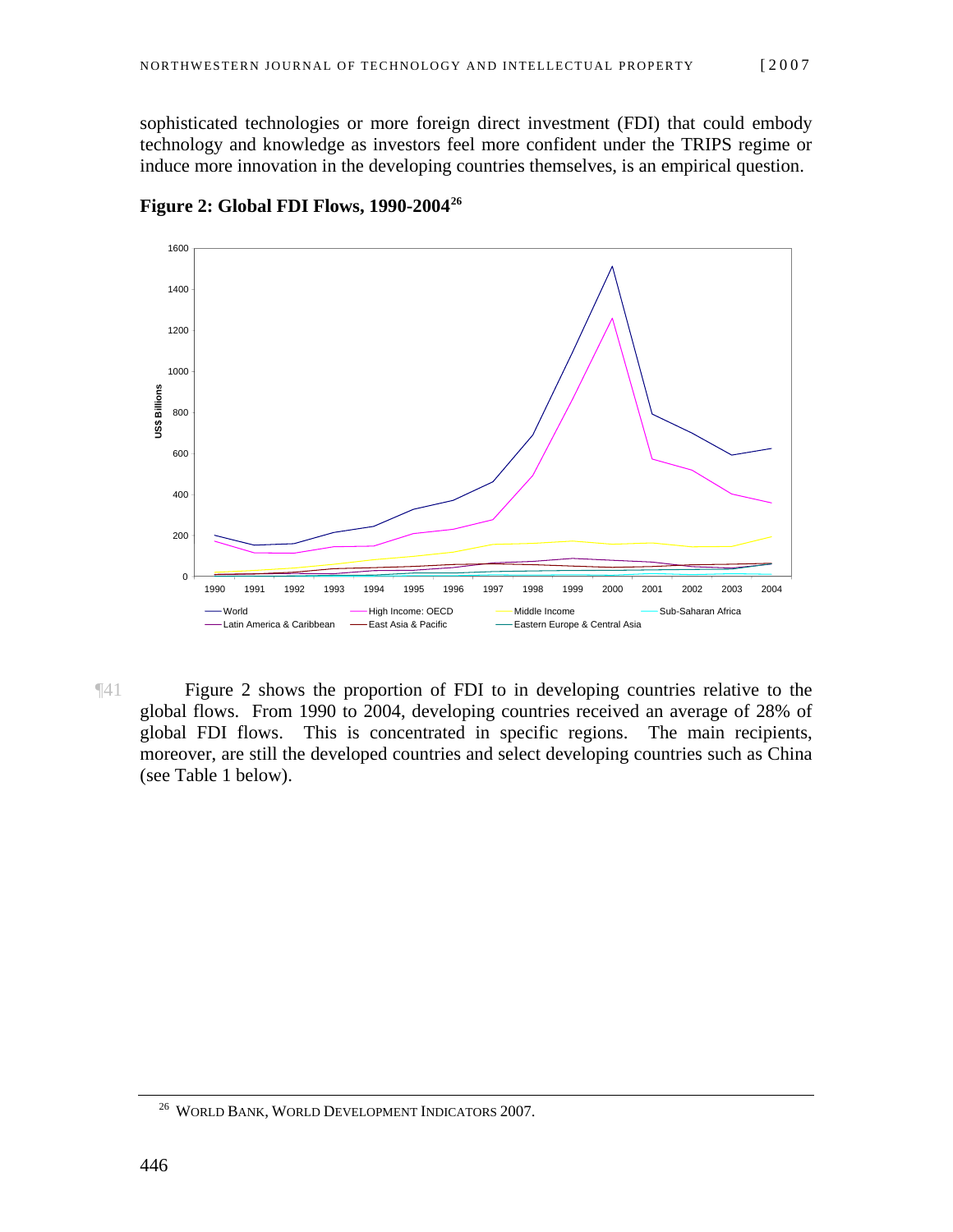

**Figure 3: FDI Flows to Developing Countries by Region, 1990-2004[27](#page-13-0)**

¶42 There is evidence that growing amounts of capital flow from developed to developing countries, albeit still less than the predictions of the neoclassical model and biased toward some regions as seen in Figures 2 and 3. Nevertheless, the upward trend in FDI in the past decade is clear. In Table 1, it also appears that developing countries are gaining an increasing share of global capital flows, particularly the period since 1996. Since most FDI comes from developed countries as seen in Table 2, it is likely to embody technology. However, as the article has posited, and consistent with the general findings regarding FDI, capital flows alone are insufficient to ensure technology absorption by developing countries. By contrast, where technology is transferred, the costliness of it stands at odds with the presumption of free transfers in growth models; therefore, the implication is of slower convergence than predicted.

Table 1: Main Recipients of FDI in 1991-2004, \$ bn<sup>28</sup>

<span id="page-13-1"></span><span id="page-13-0"></span>

|                             | 1991-96 | 1997 | 1998 | 1999 | 2000 | 2001 | 2002 | 2003 | 2004 |
|-----------------------------|---------|------|------|------|------|------|------|------|------|
| World                       | 254     | 482  | 686  | 1079 | 1393 | 824  | 652  | 617  | 730  |
| <b>Developed Economies</b>  | 156     | 270  | 472  | 825  | 1121 | 589  | 548  | 442  | 380  |
| EU                          | 88      | 128  | 250  | 476  | 684  | 389  | 420  | 339  | 216  |
| <b>USA</b>                  | 49      | 103  | 174  | 283  | 314  | 144  | 71   | 57   | 96   |
| <b>Developing Economies</b> | 92      | 193  | 191  | 230  | 246  | 209  | 156  | 166  | 233  |
| China                       | 25      | 44   | 44   | 40   | 41   | 47   | 53   | 54   | 61   |